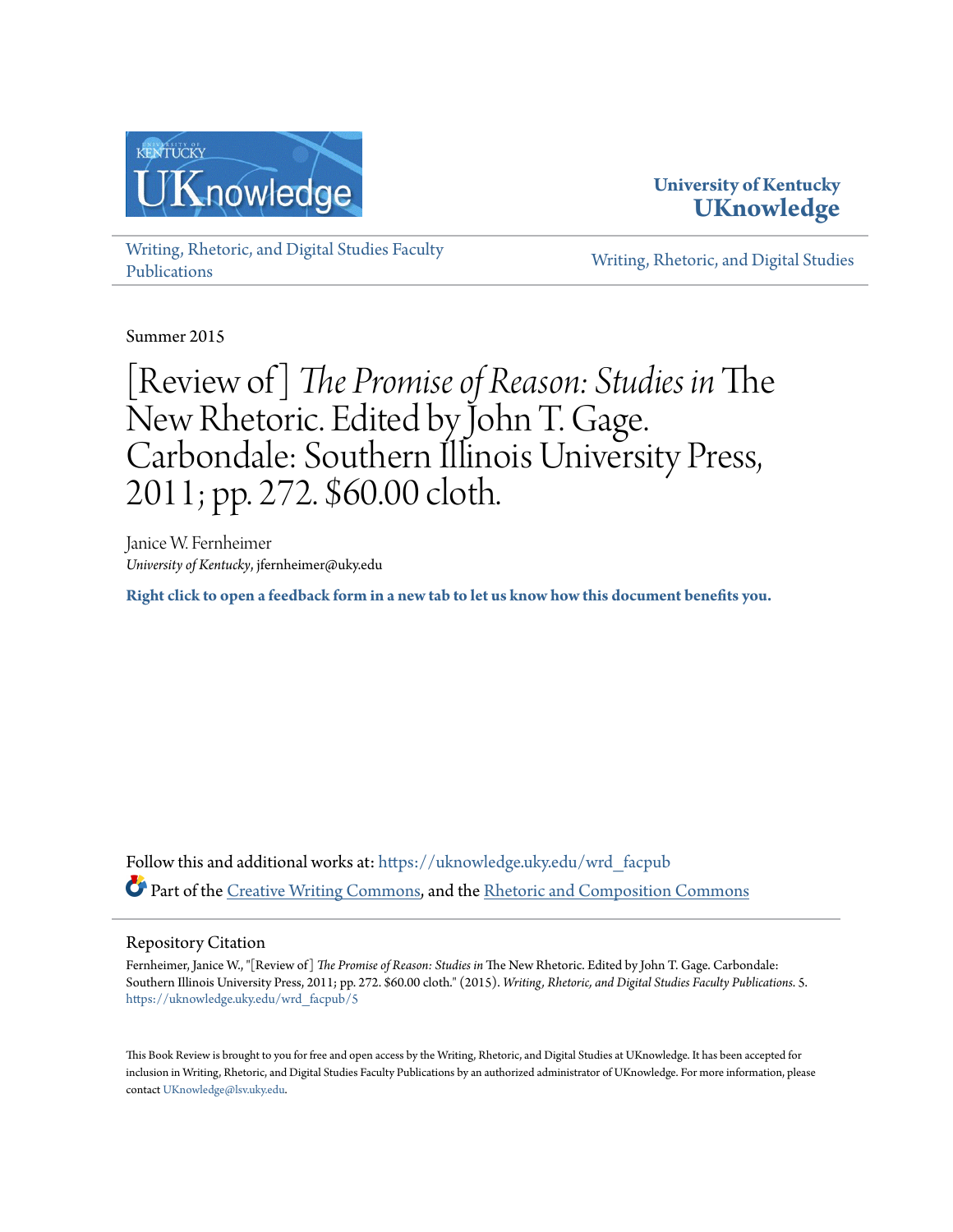**[Review of]** *The Promise of Reason: Studies in* **The New Rhetoric. Edited by John T. Gage. Carbondale: Southern Illinois University Press, 2011; pp. 272. \$60.00 cloth.**

## **Notes/Citation Information**

Published in *Rhetoric & Public Affairs*, v. 18, no. 2, p. 402-406.

The publisher has granted the permission for posting the article here.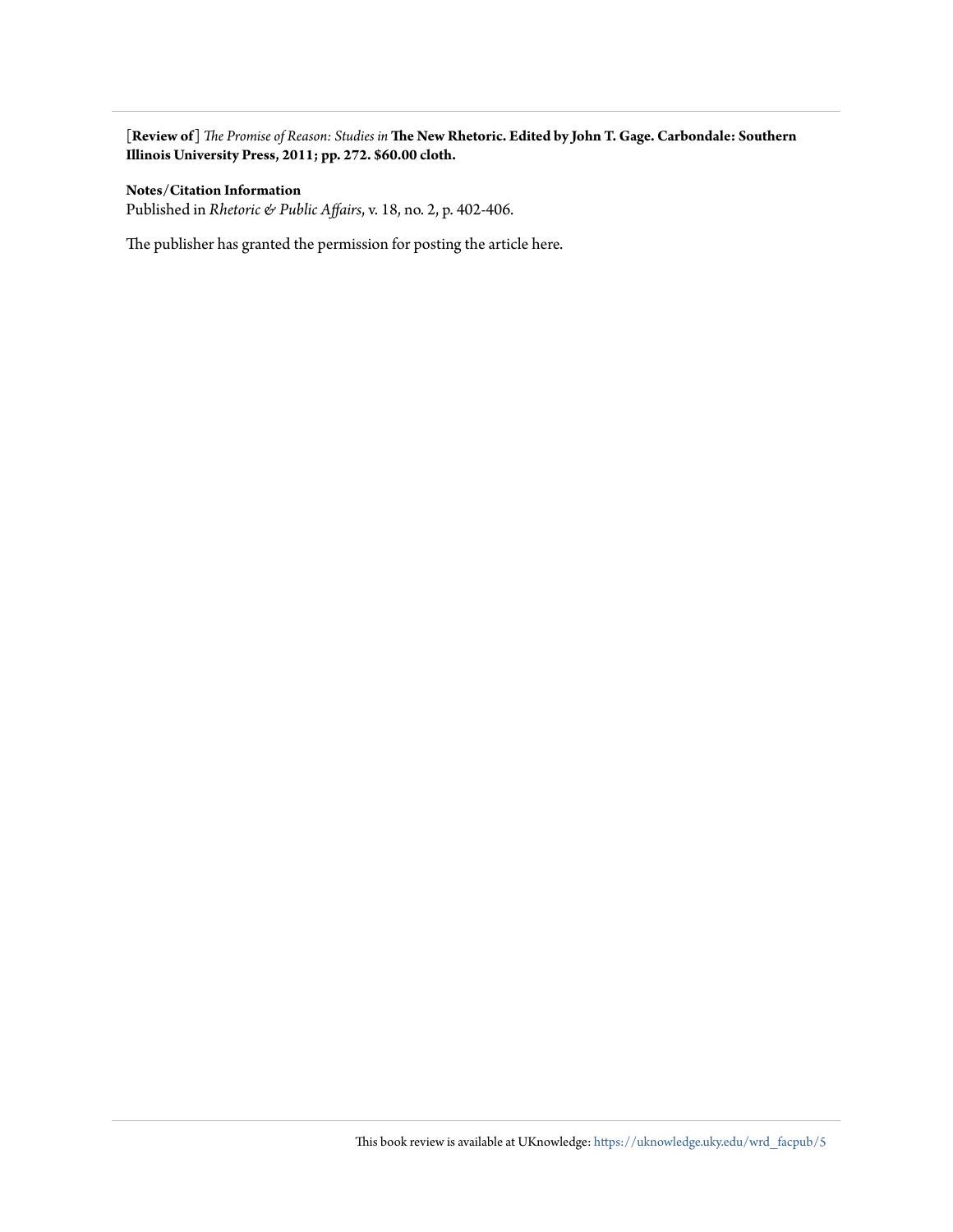*The Promise of Reason: Studies in* The New Rhetoric. Edited by John T. Gage. Carbondale: Southern Illinois University Press, 2011; pp. 272. \$60.00 cloth.

We we apploration of *The New Rhetoric* began with some hope<br>and a modest promise of reason when I was a graduate student<br>at the University of Texas at Austin. Trish Roberts-Miller prom-<br>ised the text would be dense, but l and a modest promise of reason when I was a graduate student at the University of Texas at Austin. Trish Roberts-Miller promised the text would be dense, but likely useful for expanding how I thought about reason. I hoped it would help me make sense of a particularly persnickety and seemingly incommensurable series of events concerning Jewish identity that took place in Israel and the United States in the late 1960s and early 1970s. I remember being fascinated and confused, but most of all excited, by the possibilities for rhetorical interpretation, criticism, and theory that *The New Rhetoric* opened up for me. John T. Gage's collection, *The Promise of Reason: Studies in* The New Rhetoric, so named for the 2008 Conference held in Eugene, Oregon, where "more than 120 scholars from 13 countries" presented their work and where many of the essays debuted (6) in somewhat shorter form, offers a fascinating and thankfully far less confusing entrée into the most salient issues, which *The New Rhetoric* helps to ponder more deeply and reasonably. With its 16 essays representing a variety of approaches, the collection offers up many areas of inquiry for a variety of scholars, and does so eloquently.

Gage's excellent collection is notable for gathering international contributions from a range of disciplines into a single volume. It is one of the few volumes to feature scholars from the United States, Europe, and the Middle East side-by-side, demonstrating not only the international appeal but also the continuing intellectual pull of *The New Rhetoric*. As anyone who has edited a special issue or collection knows well, one of the challenges of putting various voices together is maintaining cohesion among diversity; in this respect, John Gage has done magnifıcent work as an editor, not only culling some of the most important work from the conference but also juxtaposing the essays in such a way that they shed light on one another as well as the concepts from *The New Rhetoric* that they explore in greater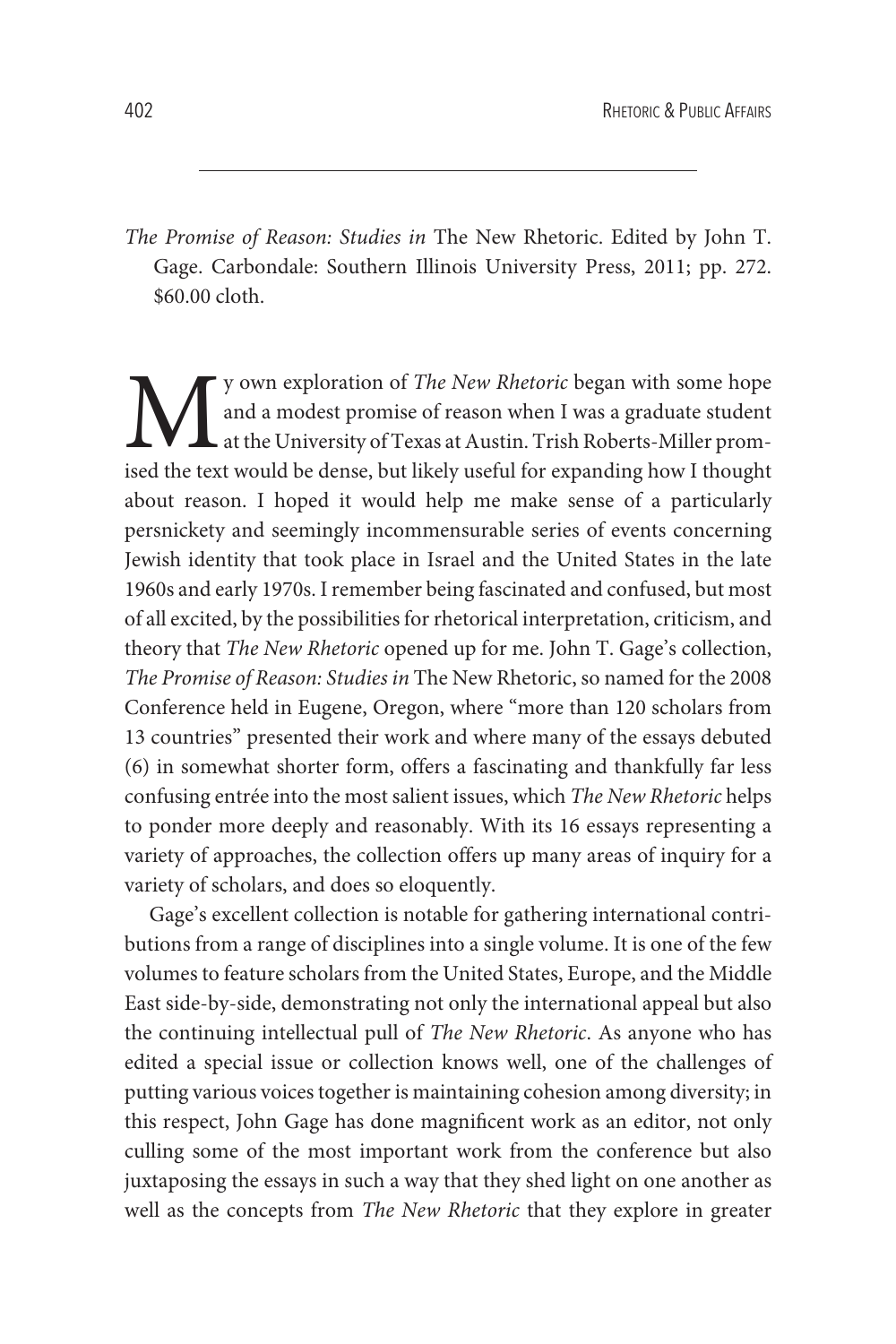detail. The headnotes to each of the four sections offer careful consideration of the essays within and provide a strong roadmap for readers looking to make connections among the contributions. The sheer volume of essays— 16—promises to provide something for everyone who is drawn to develop a better understanding of one of the most important rhetorical texts of the twentieth century. Unfortunately, my limited space here prevents me from discussing each essay in detail; therefore, in what follows, I highlight some key contributions from each of the sections.

The volume opens with two introductions—one from John Gage himself and a second from Perelman's daughter, Noémi Perelman Mattis. Together, this pairing offers both scholarly and personal frames for considering the importance and continuing relevance of Perelman's life's work to pursue and study justice, values, and argument. Gage hopes the volume will encourage "scholars in different national and educational cultures to be in dialogue rather than to work solely in their separate traditions of inquiry" (3), and the remarks of Perelman Matis extend this dialogue to include consideration of personal and political matters as well.

Section 1, "Conceptual Understandings of the New Rhetoric," highlights key fundamental concepts that gird various pathways into the text. Responding to critics who argue that *The New Rhetoric* "lacks a viable criterion . . . for establishing the validity of argumentative reasoning" (21), Barbara Warnick opens the section with her essay, "Empiricism, Securement and *The New Rhetoric*," in which she examines "the ways in which the epistemological viability of *The New Rhetoric* is secured, not by formal principles of logical consistency or decontextualized truth standards, but instead by a confluence of empirical fındings based on its authors' examination of argument structures and practices" (22). Jeanne Fahnestock's essay, "'No Neutral Choices': The Art of Style in *The New Rhetoric*," offers another impressive investigation by showing how*The New Rhetoric*'s attention to style achieves yet another important accomplishment because it demonstrates that "language choices encode selected objects of agreement" and, more than that, they also "constitute techniques of argument" (30). Fahnestock offers a comprehensive consideration of *The New Rhetoric's* attention to style both as the "separate, inserted treatise on style in part 2, covering agreement," and the way *The New Rhetoric*"deliberately breaks the pattern of isolation and disperses observations on language choices throughout the treatise, occasionally stopping . . . to concentrate on a given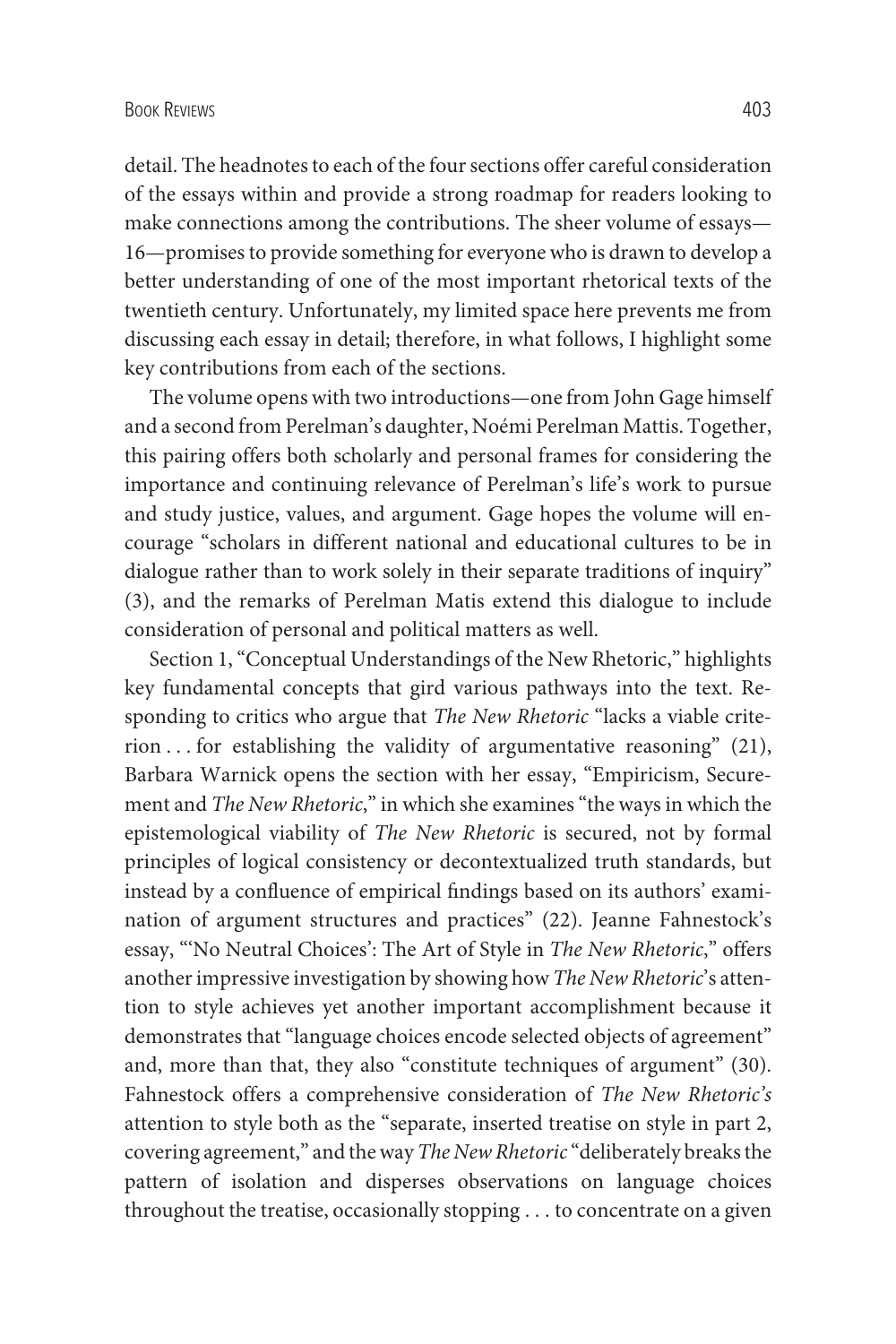device" (32). Although Perelman and Olbrechts-Tyteca suggest there are no "neutral choices" in language, Fahnestock reminds us "that there are choices" and that *The New Rhetoric*'s "attitude toward language is positive" (44). If the fırst two pieces focus signifıcant attention on the importance of audience, Loïc Nicolas continues this trend by revisiting one of the most useful and controversial concepts introduced by *The New Rhetoric*, that of the "universal audience," and examining "in what sense the moment of discursive production can be analyzed as an interlocutive relationship" (49). Given Nicolas's attention to relationship, it is perhaps not surprising that this section closes with an essay by David A. Frank and Michelle K. Bolduc focused specifıcally on the nature of the collaboration of Perelman and Olbrechts-Tyteca. First published as an article in the *Quarterly Journal of Speech*, this chapter builds on Warnick's insights in her earlier essay, "Lucie Olbrechts-Tyteca's Contribution to *The New Rhetoric*," by considering the "rhetorical situations in which Perelman and Olbrechts-Tyteca collaborated" and providing a "diachronic study of both scholars, both alone and in collaboration" to "better address the question raised by their collaboration" (58). Frank and Bolduc, using the terminology of *The New Rhetoric*itself, understand Perelman and Olbrechts-Tyteca as a "philosophical pair" (77) and interpret their collaborative work as a "dissociation of philosophical and literary impulses brought to bear on the problems of postwar Europe" (77).

While Frank and Bolduc point out how Lucie Olbrechts-Tyteca's contributions offered important extensions into the literary and comic realm, section 2, "Extensions of *The New Rhetoric*," more formally connects key concepts from *The New Rhetoric* to those of other important thinkers, extending their reach in the process. Alan Gross opens the section with his essay, "Solving the Mystery of Presence: Verbal/Visual Interaction in Darwin's Structure and Distribution of Coral Reefs." By connecting concepts of presence with the work of Peirce's semiotics as well as Gestalt theory, he extends *The New Rhetoric*'s concepts into the realm of the visual. Given the ever more digital world in which we exist and argue, the move to consider the visual in terms of *The New Rhetoric* is a provocative and productive one that likely will generate many avenues of exciting new scholarship. Extending the work they began in an earlier essay on "communion," Richard Graff and Wendy Winn put *The New Rhetoric*'s concept in conversation with Kenneth Burke's "identifıcation," terming them "cognate concepts" that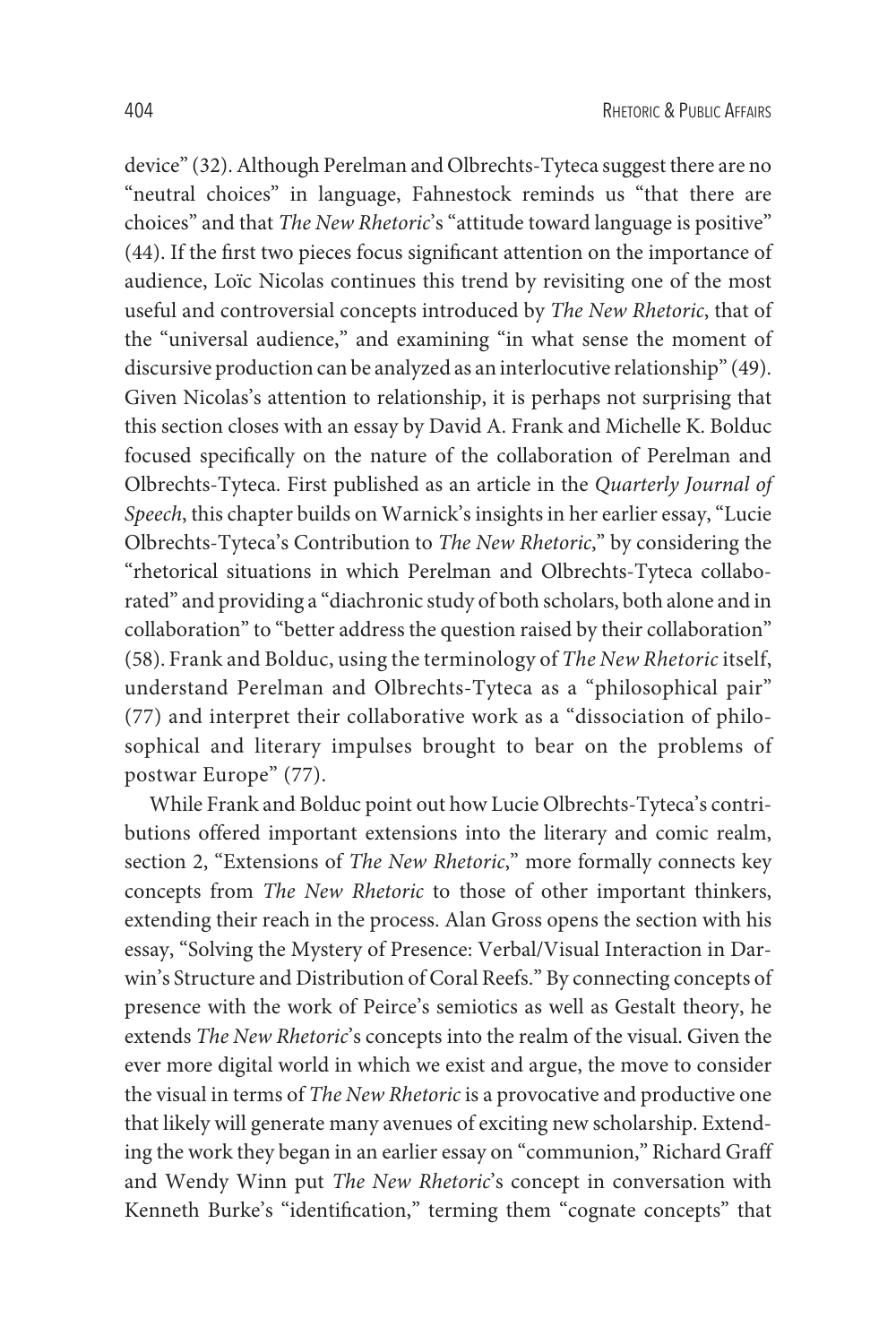"evolved convergently" (104). Roselyne Koren provides a window into the way *The New Rhetoric*'s conception of argumentation allows scholars to overcome diffıculties presented by French linguistics and to engage more ethically and honestly with value judgments, because *The New Rhetoric* "permits one to demarcate the axiom's limits if one wishes to be a 'whole' person and not to dissociate or to rank judgments of reality and value" (142). She explains that part of *The New Rhetoric*'s "considerable advantage" is that it concedes that "scientists judge, evaluate, and may even take subjective ethical stands without compromising the rules of the scientifıc game, since they must, like all utterers, explicitly justify their subjective divisions" (142).

The third section, "The Ethical Turn in Perelman and *The New Rhetoric*," continues this line of ethical inquiry with important explorations of Perelman's international work through his involvement with the United Nations Educational, Scientifıc, and Cultural Organization (UNESCO). As Ray Dearin points out, "no single individual was more heavily involved in the UNESCO project than Chaim Perelman" (148). Using Perelman's contributions to the UNESCO project as an "anchor point," Dearin provides an insightful consideration of Perelman's "reflections upon the confusions surrounding the concepts of democracy" (149) that shows how Perelman's idea "corresponds closely to the philosophy of openness and pluralism that underlies the new rhetoric project" (149). Linda Bensel-Meyers uses Perelman and Richard McKeon's shared involvement with UNESCO as a way to put their rhetorical theories in conversation, attempting "to reconcile the two rhetorical approaches as similar philosophies of negotiating value judgments that can present us with a programmatic approach to higher education with implications for the role of rhetoric and writing across the curriculum in the formation of tomorrow's global citizens" (164).

Whereas section 3 extends New Rhetoric concepts to the realm of international ethics, section 4, "Uses of *The New Rhetoric*," examines the pragmatic applications in the classroom and beyond. Jim Crosswhite's excellent chapter provides a fabulous meditation on the benefıts and challenges of teaching *The New Rhetoric*to undergraduates. In this lovely essay he reflects on what happens when he teaches an upper division course, "Inventing Arguments," based on *The New Rhetoric*'s techniques. Perhaps it is appropriate to end this review of *The Promise of Reason* with the prospect of